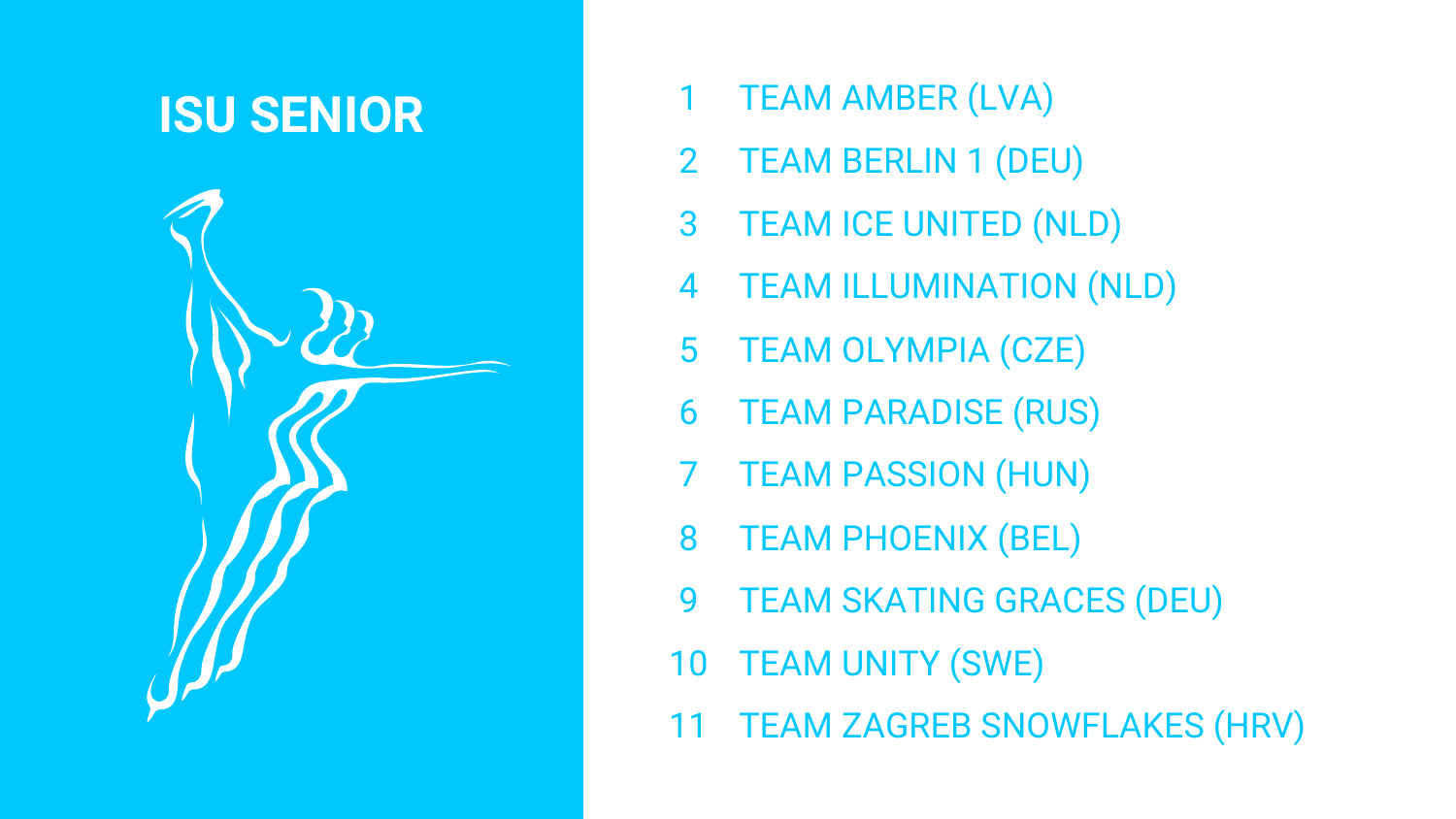# **ISU JUNIOR** 1

- TEAM DARLINGS (CZE)
- 2 TEAM FLYING ANGELS (ITA)
- 3 TEAM ICE FIRE (POL)
- 4 TEAM IDEL (RUS)
- 5 TEAM MAGIC (HUN)
- 6 TEAM METEORITE (RUS)
- 7 TEAM SEASIDE (SWE)
- 8 TEAM SHINING BLADES (ITA)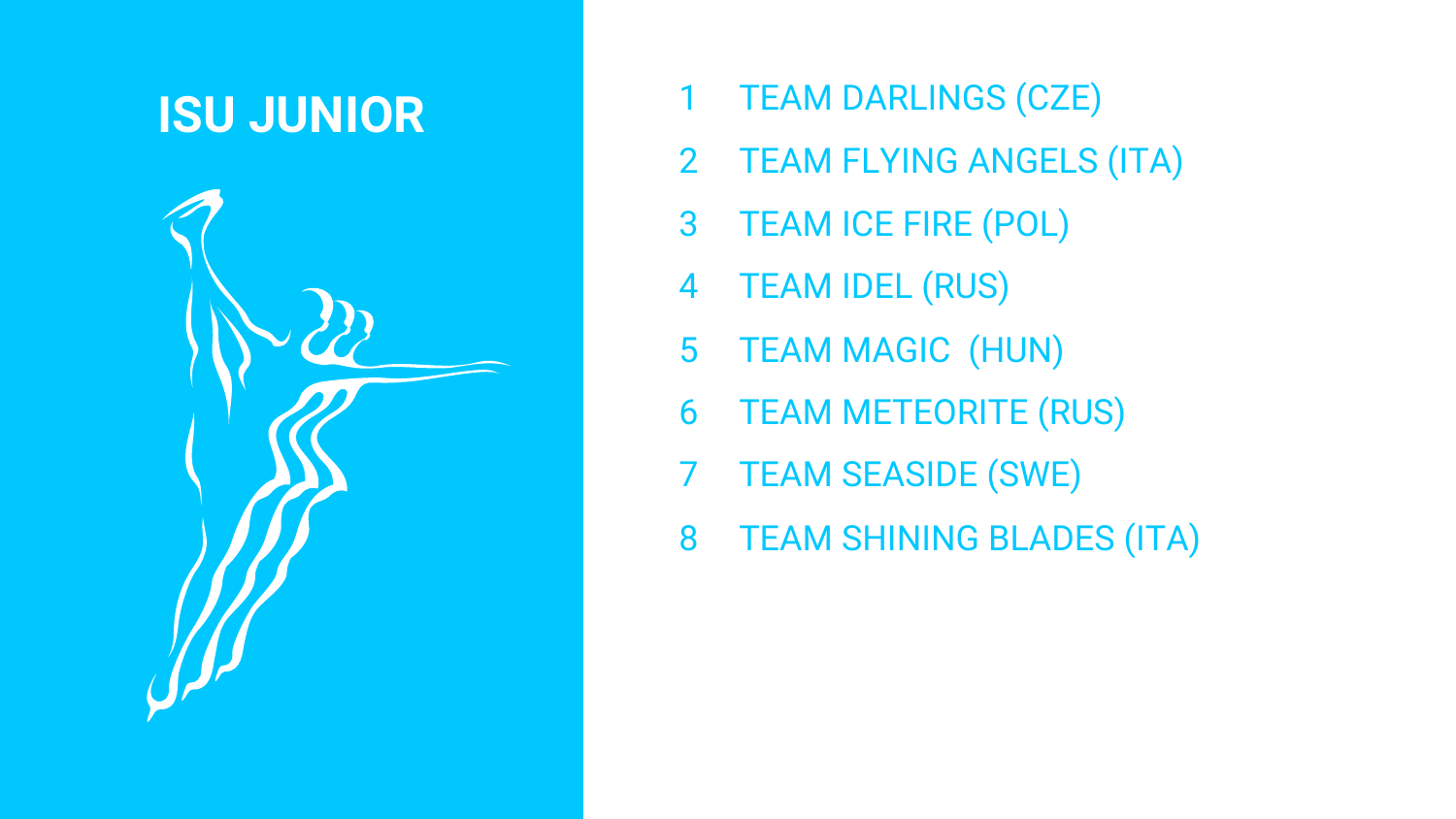# **ISU ADVANCED NOVICE** <sup>1</sup>



- TEAM ICE FANTASY (RUS)
- 2 TEAM KOMETA (CZE)
- 3 TEAM SHINING BLADES (ITA)
- 4 TEAM SKATING GRACES (DEU)
- 5 TEAM ZAGREB SNOWFLAKES (HRV)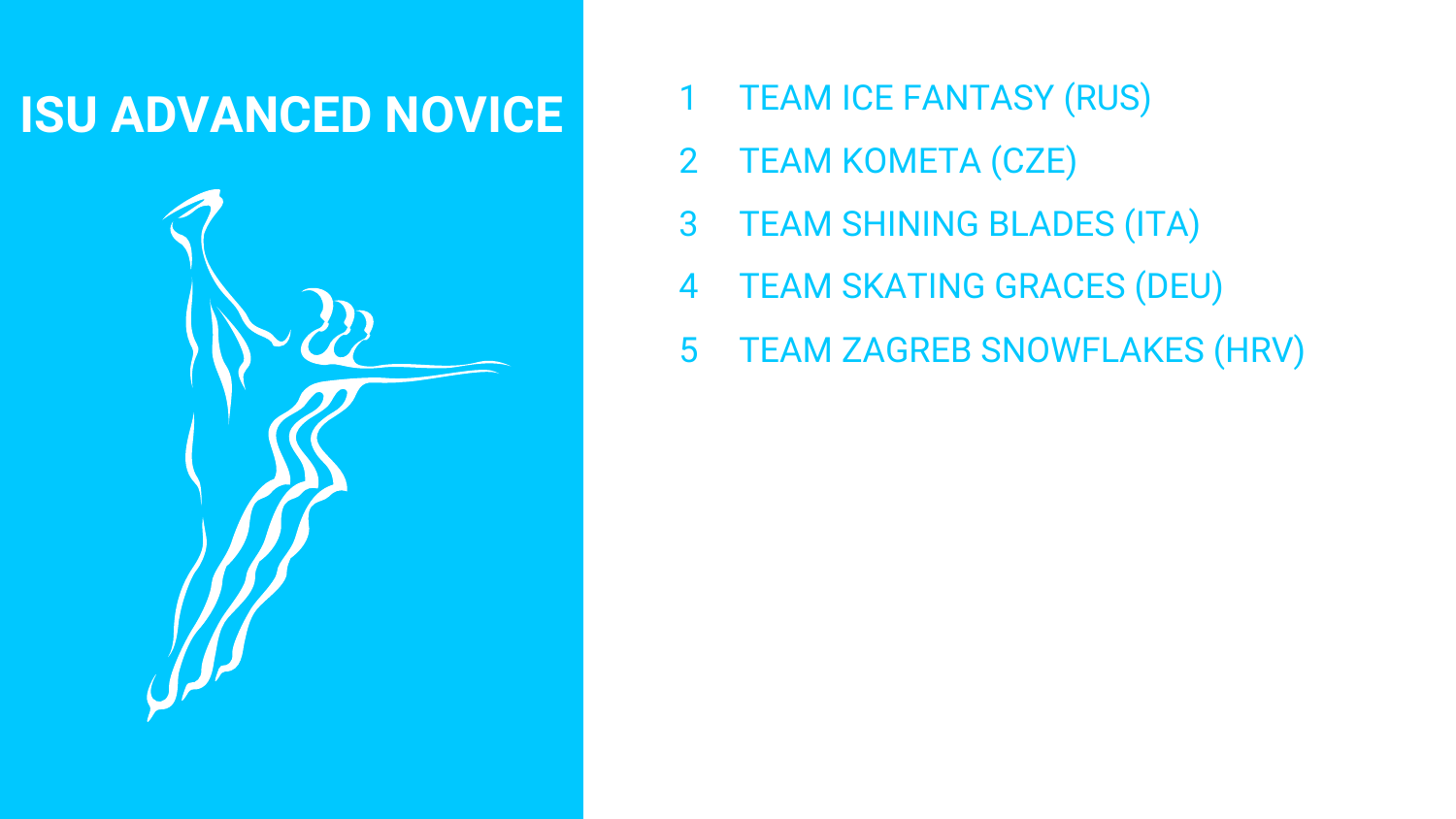### **MIXED AGE** 1



- TEAM BLACK ROSE (HUN)
- 2 TEAM BUTTERFL'ICE (DEU)
- 3 TEAM CRAZY SPLINTERS (ITA)
- 4 TEAM DIAMONDS (EST)
- 5 TEAM EUPHORIA (CZE)
- 6 TEAM ICE FIRE (POL)
- 7 TEAM ICE STARS (HUN)
- 8 TEAM LIMELIGHT (SWE)
- 9 TEAM MUNICH SYNERGY (DEU)
- 10 TEAM NEW HORIZON MANNHEIM (DEU)
- 11 TEAM SP'ICE (LTU)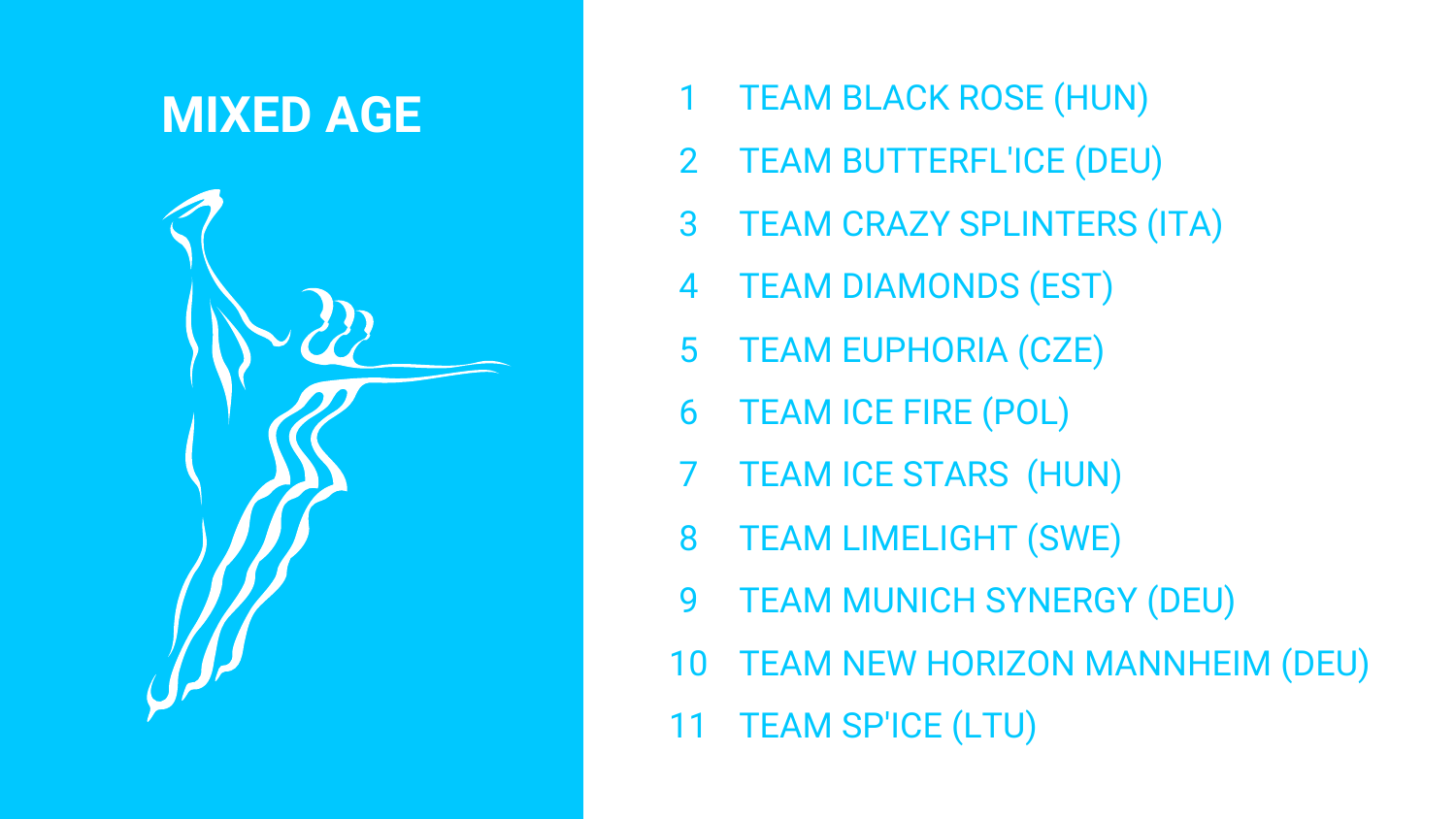### ADULT 1



- TEAM BEST BEFORE (FIN)
- 2 TEAM BUDASKATE SYNCHRO (HUN)
- 3 TEAM ICE BREAKERS (HUN)
- 4 TEAM ICE FIRE (POL)
- 5 TEAM JÄÄLEIDIT (FIN)
- 6 TEAM LADY'MOZ (FRA)
- 7 TEAM LEMON ICE (AUT)
- 8 TEAM THUNDER (HUN)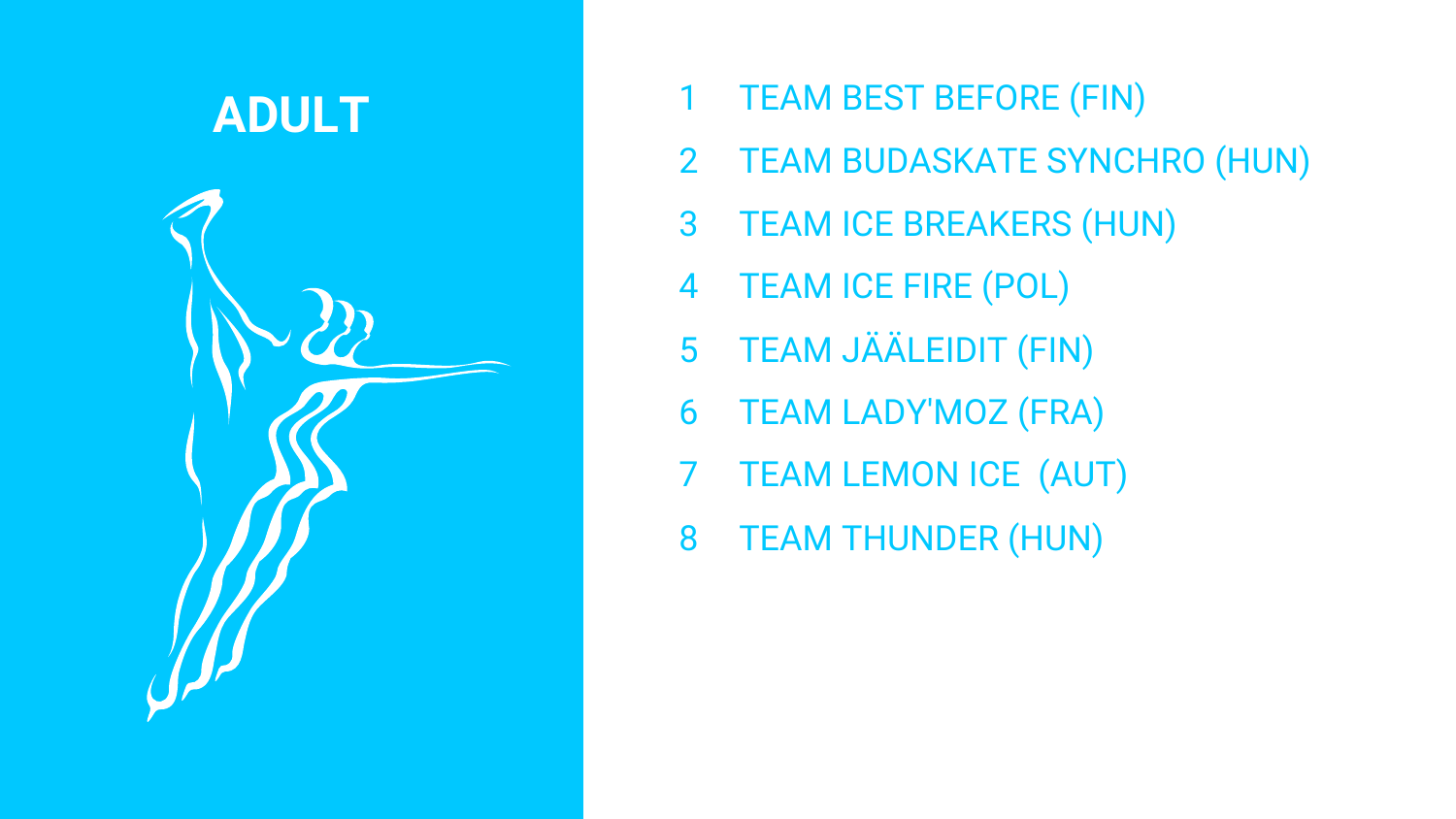### **BASIC NOVICE** 1



- TEAM ANGELS (RUS)
- 2 TEAM FLYING ANGELS (ITA)
- 3 TEAM FROSTWORK (HUN)
- 4 TEAM ICE STARS (GBR)
- 5 TEAM MAGIC (HUN)
- 6 TEAM METROPOL (TUR)
- 7 TEAM MUNICH DESTINY (DEU)
- 8 TEAM PINGVIN (HUN)
- 9 TEAM SHINING BLADES (ITA)
- 10 TEAM UTE SYNCHRO (HUN)
- 11 TEAM ZAGREB SNOWFLAKES (HRV)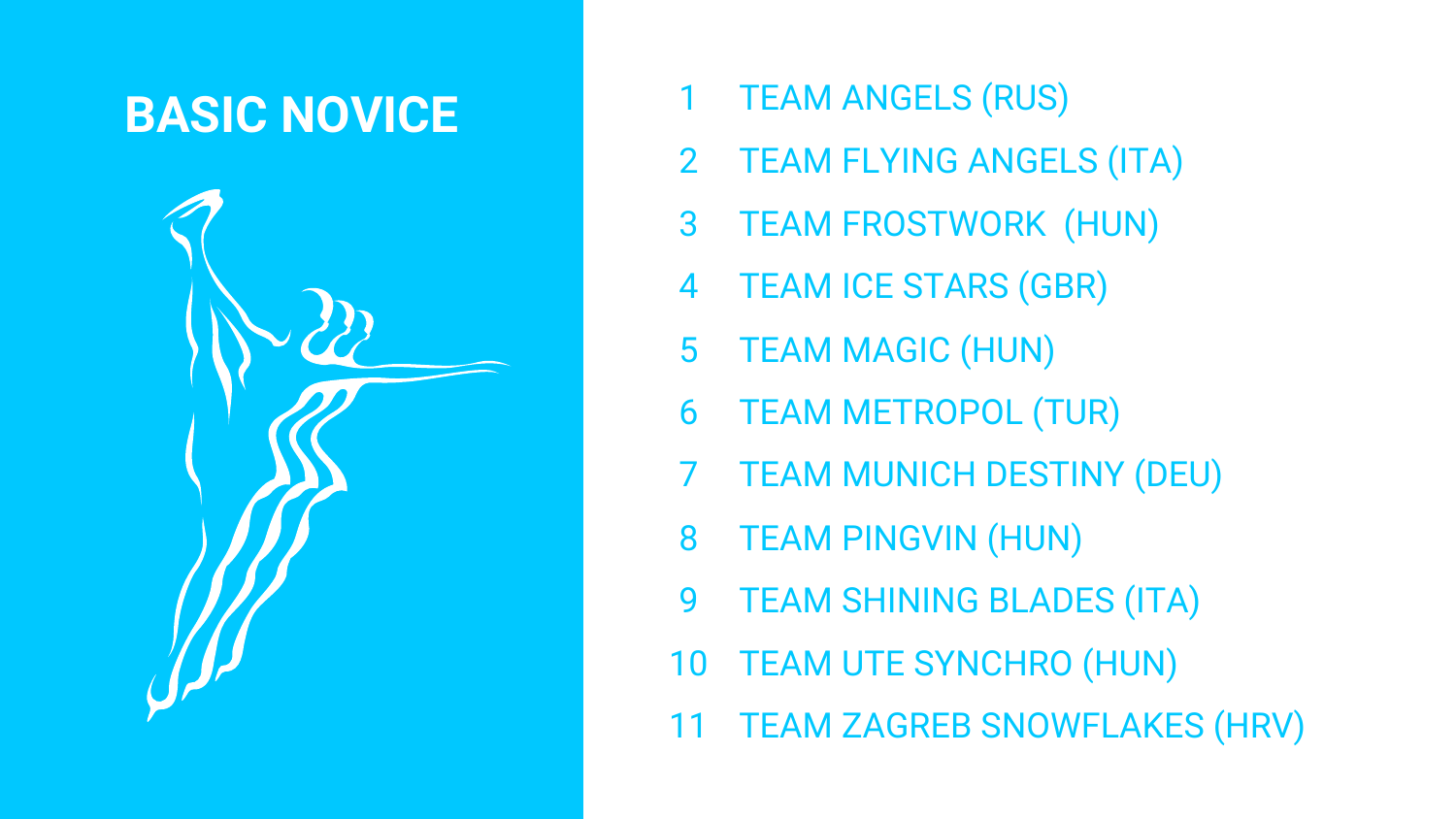### **JUVENILE** 1



- TEAM AMBERLIGHT (LVA)
- 2 TEAM ICE FIRE (POL)
- 3 TEAM ICE GEMS (GBR)
- 4 TEAM ICE STARS (HUN)
- 5 TEAM ILLUMINICE (NLD)
- 6 TEAM JUNOST (RUS)
- 7 TEAM MAGIC (HUN)
- 8 TEAM MINIA (BEL)
- 9 TEAM MUNICH FANTASY (DEU)
- 10 TEAM PINGVIN (HUN)
- 11 TEAM SKATING GRACES (DEU)
- 12 TEAM UTE SYNCHRO (HUN)